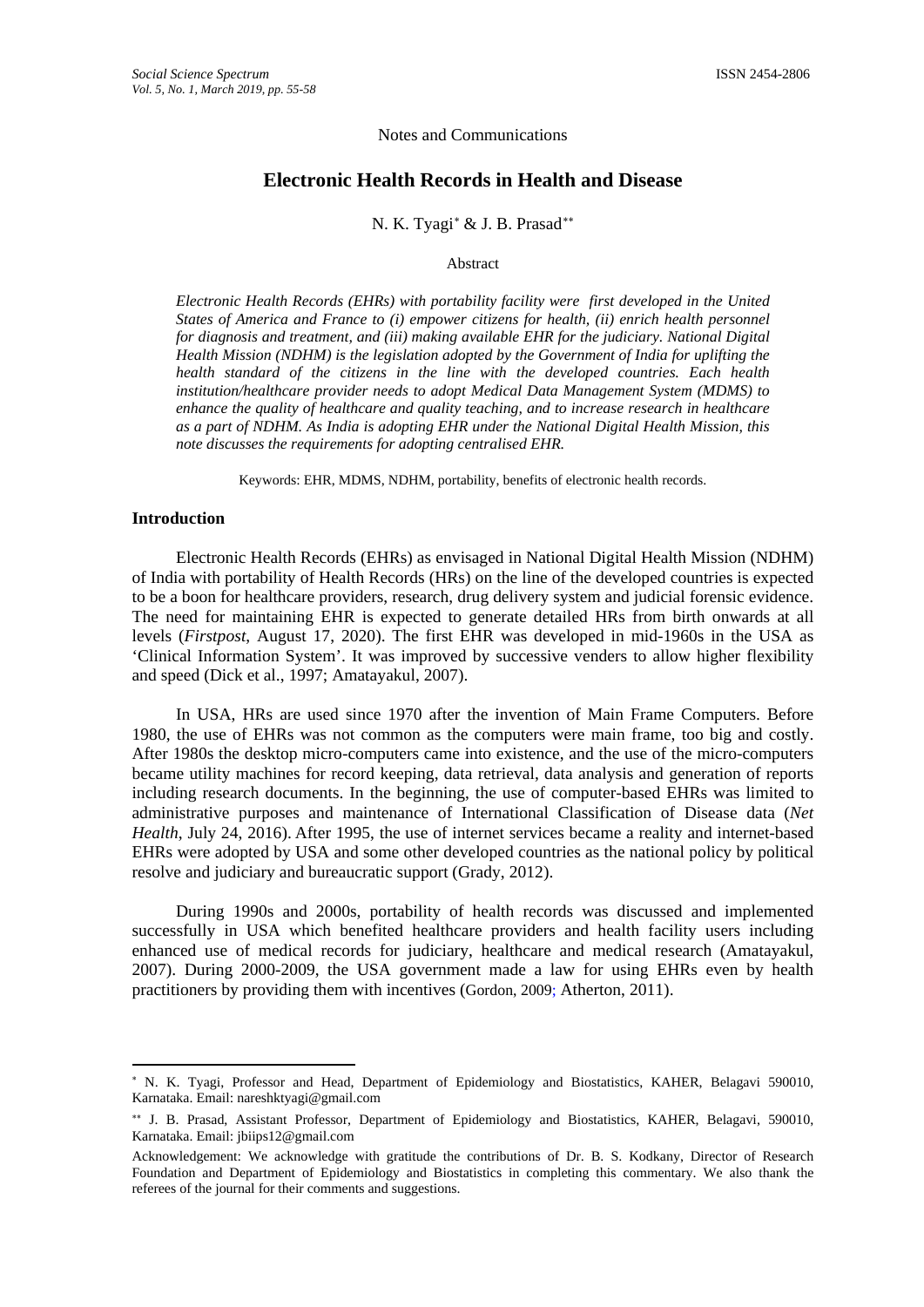After 1990, computer-based EHRs became a permanent feature in both developed countries and developing countries. However, EHRs are still in an infancy stage in India as they are used mainly by few big government medical institutions and private/corporate hospitals with protected environment. At present EHRs are in use in few medical institutes like All- India Institute of Medical Sciences, New Delhi, Postgraduate Institute of Medical Education and Research (Chandigarh), Sanjay Gandhi Postgraduate Institute of Medical Sciences (Lucknow), MGMIS (Sewagram), CMC (Vellore), etc. As EHRs of these institutions are decentralized, it marginalized the utility of EHRs. However, as per the USA standards and law, there is a need to have centralized EHR system along with complete portability of health records for better healthcare management, judiciary and health research. The digitization of patients' records is to provide the best possible health services within the means of community and available technology as envisaged in National Digital Health Mission (*Firstpost,* August 17, 2020).

## **Priority attention points**

These points under NDHM are: (a) orientation of health service providers to the use of EHRs; (b) generation of executable evidence needed for patient healthcare, drug delivery, valid judicial need, health and disease research at national, state and health institutional levels; (c) creation of hardware and software facilities to fulfil first and second points to meet the needs of primary to tertiary healthcare; and, (d) creation of genuine birth, death and health registration system within EHRs.

## *Orientation of health service providers to use of EHRs*

Health services are divided in three groups as primary, secondary and tertiary. At each level, as per the duty of health personnel, data entry routines need to be prepared along with training in using software, updating software and health records keeping intact confidentiality of the records. A system needs to be created to arrange periodical training for health personnel, maintenance of software and hardware at all health service levels along with sufficient manpower support, stores and finance.

## *Generation of executable evidence*

To generate executable evidence, a system and manpower with proper periodical training along with practice and assessment needs to be created at all levels of health delivery system. Rules and regulations along with enforcement of evaluable, verifiable and friendly system need to be generated with soft and hardware support.

*Drug delivery:* For this, with the patient's health ID, individuals can download a list of drug distributors and procure medicines on competitive prices by uploading valid prescriptions. Necessary periodical software training needs to be arranged and maintained for the drug distributors / pharmacists for efficient drug distribution and maintenance of proper store records as required by law.

*Valid Judicial need:* As all health records are expected to be retrievable, the system is likely to be efficient and useful for judicial use. However, software training and hardware maintenance are necessary for the judiciary.

*Health and disease research at national, state and health institutional levels:* Qualitative research in terms of quality of health services and socio-cultural make of the community is multifactorial and sectorial and hence needs action-oriented research. For quick action timely reporting, data analysis and feedback are the key to maintain health records as the diseases are infectious, pathological and lifestyle in nature, and therefore Medical Data Management System (MDMS) must have enough provision for the same.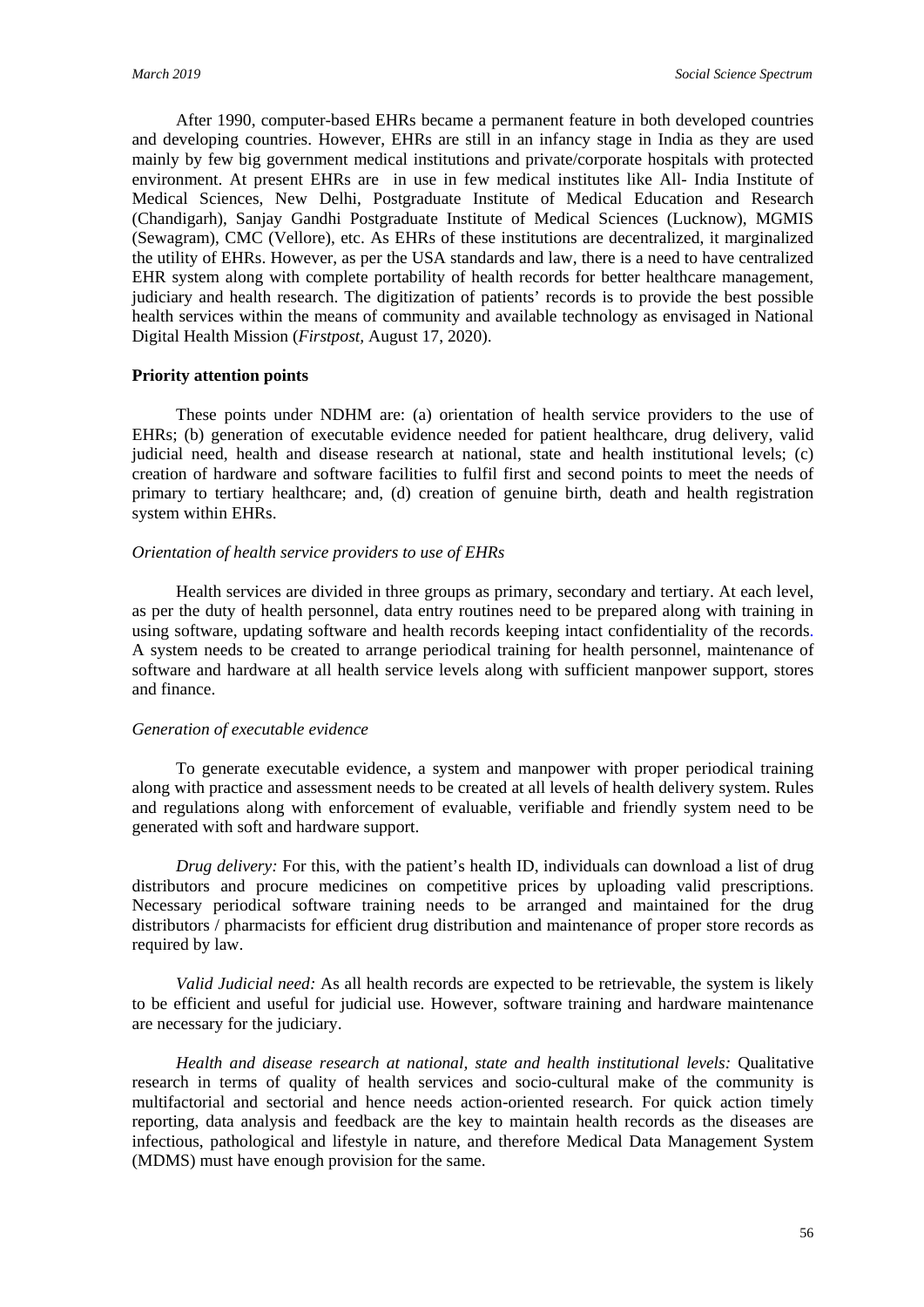### *Data quality and timely retrieval of data*

Patient's information entry at every level must be efficient and monitored by health research team to maintain data of international quality. A system needs to be developed for data analysis, daily performance reporting for patient healthcare and dissemination of the knowledge gained in maintaining quality Medical Data Management Systems (MDMS). They are vital for system upgradation through quality research.

#### *Multidisciplinary research*

The delineated data generated through health system must be in public domain and researchers to work on data should be encouraged and supported along with a better future. This is expected to improve quality of MDMS, healthcare system and health of the people. For better healthcare system, research is of paramount importance. Hence, at the institutional level research departments with due recognition are necessary. Creation of health research department is expected to ensure vertical and parallel development of all the disciplines in health and disease. At the institutional level, surveillance team with good budgetary support is necessary, as starting the project will cost with many teething problems. Any laxity in implementation of the NDHM will harm the entire project.

## *Steps needed to implement MDMS*

Orientation and essentiality of medical and allied fraternity in using NDHM for their research and self-improvement are the basic need to make NDHM fruitful. Creation of infrastructure and generation of manpower to use NDHM must be implemented together as it will improve the safety, quality and efficiency of healthcare providers in the medical institutions and community. Similar to NDHM, MDMS has been used in all premier healthcare institutions in India for long. Furthermore, the institutions using MDMS are top medical institutions engaged in research. Hence, the responsibility of maintaining and updating NDHM can be assigned to national, government and premier private teaching institutions by providing infrastructure and manpower.

## *Infrastructure and manpower*

A high-powered Central NDHM Committee needs to be formed to support the process of developing infrastructure for NDHM so that the time and finance management are smooth with the responsibility of staff recruitment, staff training, need assessment, procurement and installation as per time line. A technical central department comprising of IT professionals, data analysts, data management professionals and data users needs to be established, along with coordinating administrative staff, to monitor the progress and need assessment. A coordination committee of data users comprising of all the data generating specialities, and data management and IT professionals needs to be formed so that the software for each data user is developed and implemented as per the thrust area.

### *Birth, Death and Morbidity Registration in NDHM*

Population Registers to record births, death and migration at local (village/sub-town), subdistrict, district, state and national levels were initiated under the provision of the Citizenship Act, 1955 and the Citizenship (Registration of Citizens and Issue of National Identity Cards) Rules, 2003 (Census of India, 2011). Due to gross under-registration and recording deficiencies in birth and death registration, Sample Registration System (SRS) came into existence on a pilot basis in a few selected states in 1964-65. Though SRS was initiated on a pilot basis for a short period, but it became a large-scale registration system for providing reliable annual estimates of birth and death measures at national and state levels (SRS, 2020). In this scenario, NDHM is a boon for maintaining birth, death and morbidity registers, and is expected to provide vital statistics of international standard.